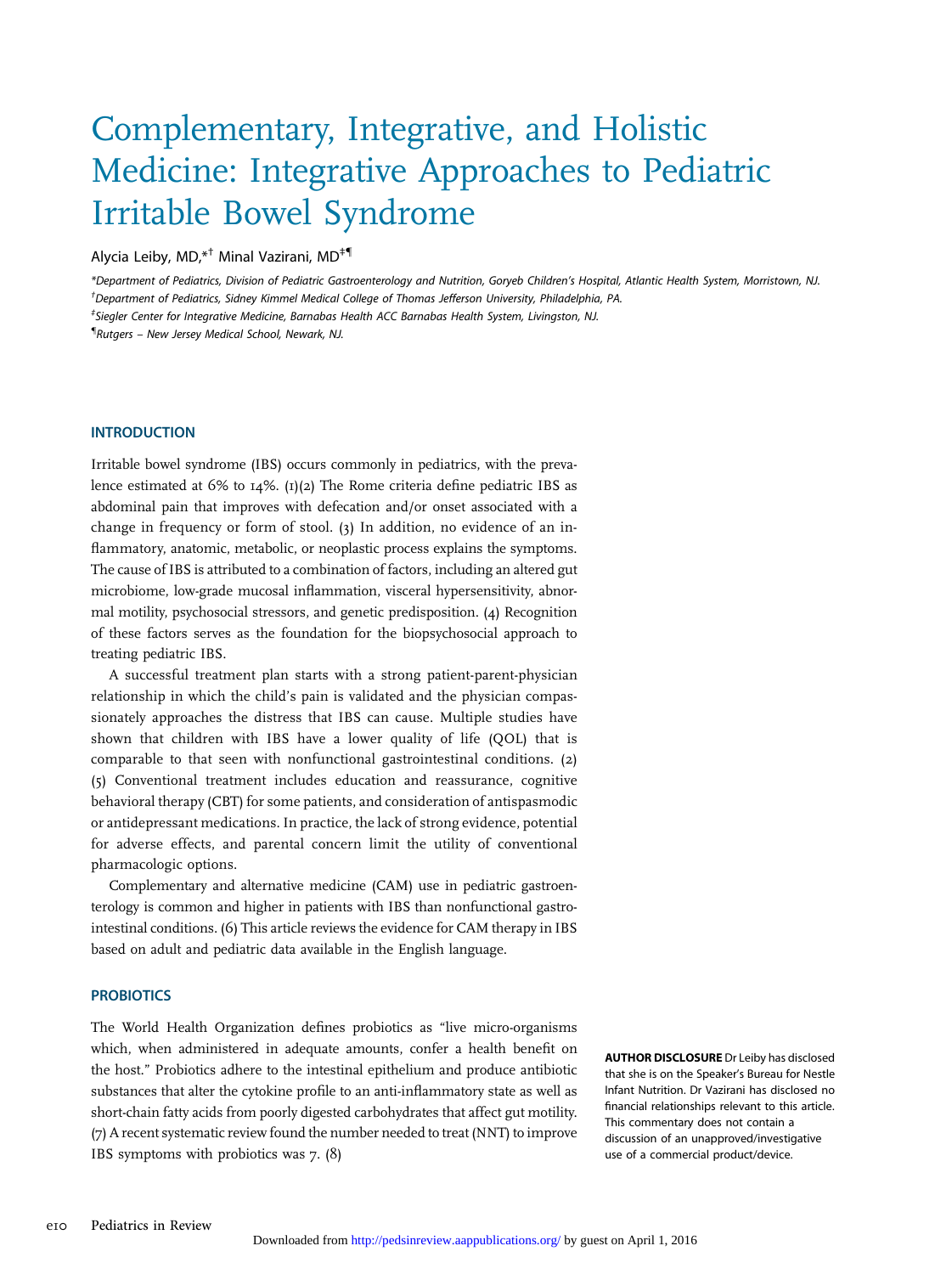"VSL#3" is a multistrain probiotic preparation studied in IBS and inflammatory bowel disease that contains Bifidobacterium breve, B longum, B infantis, Lactobacillus paracasei, L bulgaricus, and Streptococcus thermophilus. This preparation, as well as the strains B infantis and L rhamnosus GG, have the strongest data to support their use in both adult and pediatric IBS (Table 1)

Probiotic use is based on the concept that the pathophysiology of IBS involves an altered microflora, (9) although current study data are limited by the heterogeneity of the strains and their dosing, which future research may clarify. Despite these limitations, probiotic use for IBS is considered a safe and well tolerated treatment option, based on Grade B evidence.

#### **DIET**

More than 90% of adolescents with IBS report that their symptoms are triggered by ingestion of certain foods, with common culprits being large meals, fatty foods, and dairy products. (10) Parents often report that their child's symptoms are food-related, and a recent study demonstrated that food-related IBS symptoms were associated with lower QOL as compared to patients who had IBS without food-related symptoms. (11)

Fiber consists of unabsorbed carbohydrates that increase fecal water content and bulk. Fiber is fermented to varying degrees in the colon, thus influencing the microbiome. The differences in fermentation and solubility alter laxation and gas production, with the potential adverse effects of bloating and flatus. (12) Early studies of fiber for IBS treatment suggested that although bowel frequency may have improved, pain did not.  $(13)(14)(15)$  However, a recent meta-analysis that included 14 randomized, controlled trials showed that soluble fiber, such as psyllium or wheat dextrin, had benefit for

global improvement of IBS (NNT =  $7$ ) but bran did not. (16) Starting with a low dose of soluble fiber and titrating up while watching for increased gas may be helpful.

Adverse reactions to food proteins can represent a food allergy, with a specific immune response, rather than food intolerances/sensitivities, which cause symptoms but do not have an established immunologic mechanism. (17) A recent study showed a greater number of children reporting recurrent abdominal pain as a symptom of food intolerance (20%) compared with those who had a true allergy (2.3%). (18) Understanding the mechanism of food intolerance presents many challenges. Multiple macronutrients in one food may produce symptoms, such as the carbohydrate (lactose), protein (casein and whey), and fat in dairy products and gluten protein versus wheat starch in bread. A few studies have suggested that gluten may be a cause of IBS symptoms in patients without celiac disease. (19)(20) However, a more recent study did not show a gluten effect after reduction of fermentable short-chain carbohydrates, suggesting that IBS symptoms may be due to the poorly absorbed starches in wheat. (21)

Recently, high-quality evidence has emerged suggesting that a low-FODMAPs (fermentable oligosaccharides [fructans, such as in wheat], disaccharides [lactose], monosaccharides [ fructose] and polyols [sugar alcohols: sorbitol]) diet reduced IBS symptoms in adults. (22) FODMAPs are poorly absorbed, fermentable short-chain carbohydrates that act as substrates for bacterial metabolism that produces gas, leading to colonic distention and resulting in bloating and pain. Results of the first double-blind, randomized trial in pediatrics are encouraging. (23) Atotal of 45 children with IBS were randomized to a high-FODMAP (50 g/day) versus low-FODMAP (9 g/day) diet. (23) Thirty-three patients completed the crossover design and reported significant improvement in bloating, nausea, and abdominal pain

| <b>PROBIOTIC</b>                                 | DOSE AND ADMINISTRATION                                                     | <b>STUDY DESIGN</b>                                          | <b>RESULTS</b>                                                                                                           |
|--------------------------------------------------|-----------------------------------------------------------------------------|--------------------------------------------------------------|--------------------------------------------------------------------------------------------------------------------------|
| $VSL#3^{43}$                                     | 450-900 $\times$ 10 <sup>8</sup> CFU vs placebo $\times$<br>6 wk            | Randomized, double-blind, placebo-<br>controlled (pediatric) | Improved global assessment of relief<br>(P < .05)                                                                        |
| <b>Bifidobacterium</b><br>infantis <sup>44</sup> | $1 \times 10^8$ CFU once daily vs placebo $\times$<br>4 wk                  | Randomized, double-blind, placebo-<br>controlled (adult)     | Reduced abdominal pain ( $P < .03$ )                                                                                     |
| Lactobacillus<br>rhamnosus GG <sup>45</sup>      | $3 \times 10^9 - 1 \times 10^{10}$ CFU twice daily<br>vs placebo for 4-8 wk | Meta-analysis (pediatric)                                    | Relative risk 1.7, 95% confidence<br>interval 1.27-2.27, number needed<br>to treat 4, 95% confidence interval<br>$3 - 8$ |

## TABLE 1. Probiotics Studied for Irritable Bowel Syndrome

CFU=colony-forming units.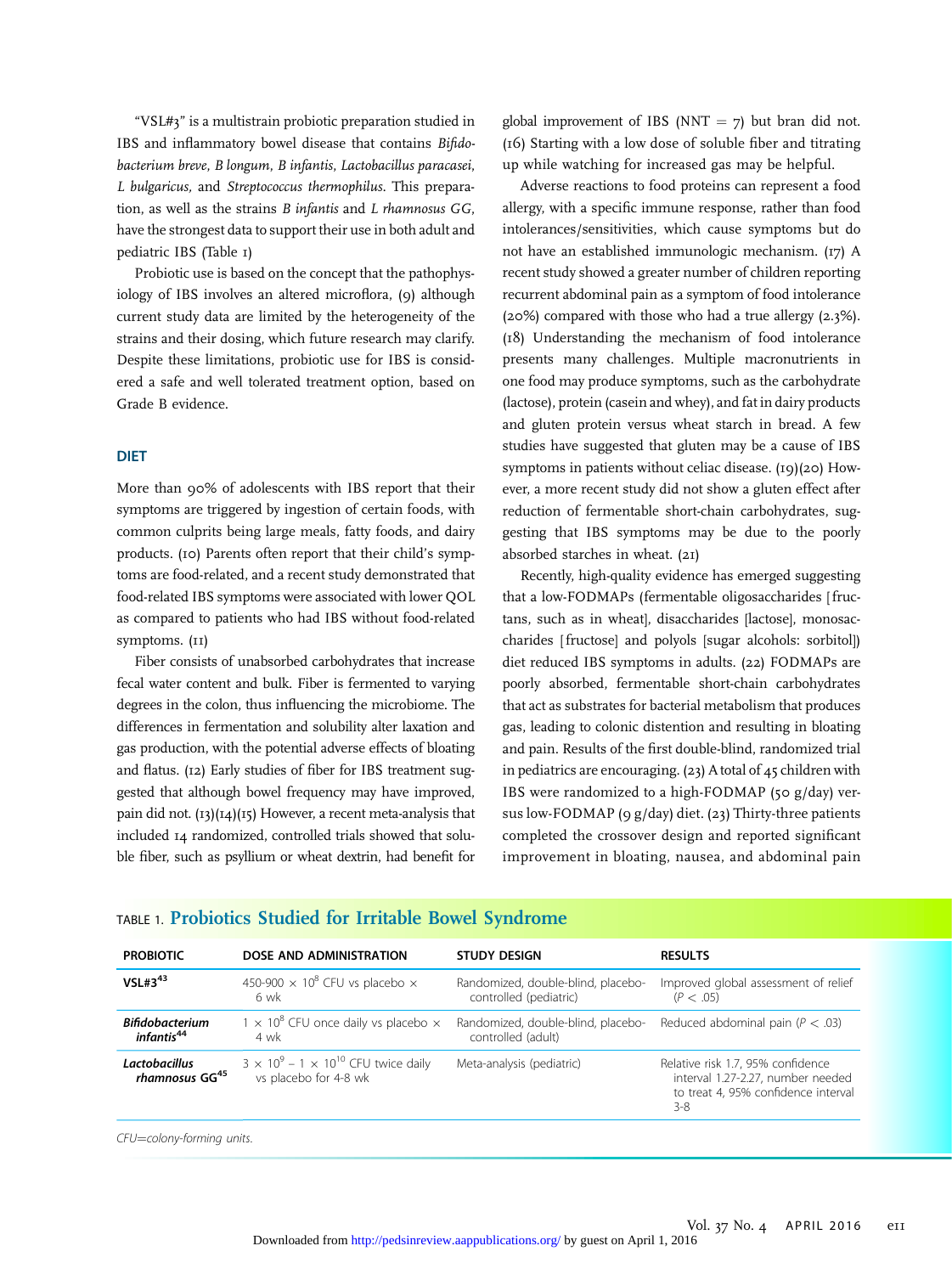$(P < .01)$ . The low-FODMAP diet eliminates certain fruits and vegetables, wheat, high-fructose corn syrup, legumes, and any lactose-containing dairy products. A strategy to allow the least restrictive diet may involve initial strict elimination of high-FODMAP foods with gradual re-challenge to determine the level of intake that maintains symptom control.

Food-specific immunoglobulin G (IgG) antibodies are physiologically produced in response to food exposure. However, one randomized, controlled trial (24) and two smaller nonrandomized trials (25)(26) showed some evidence of symptom reduction using IgG-specific elimination diets in adult patients with IBS. These data are preliminary, and further research is needed before recommending clinical use of IgG testing in pediatrics.

Dairy and higher-fat foods are common symptom triggers for IBS. Affected patients are more sensitive to the effects of lactase deficiency that lead to symptoms of lactose intolerance, such as bloating, increased flatus, and diarrhea. (27) Intestinal sensitivity is increased by lipids in the small bowel, causing discomfort for patients who are viscerally hypersensitive at baseline. (28) The normal changes in motility triggered by lipids (delayed gastric emptying, delayed small bowel transit, and accelerated colonic transit) also are heightened in those who have IBS.

When foods are convincingly linked with a patient's symptoms and the family can manage the complexities of the diet while providing adequate nutrition, it is reasonable to limit offending foods. However, clinicians and families must consider the psychosocial challenges of strict elimination diets and the risk of nutritional deficiencies. Therefore, collaboration with a registered dietitian may help to maintain a balanced diet. Further, although dietary restrictions may benefit some patients, entirely skipping meals has been shown to worsen IBS symptoms. Based on Grade B evidence, reintroduction of the "offending" foods may be considered to assess true

response to dietary elimination and assist in avoiding overly restrictive diets.

#### **HERBS/BOTANICALS** HERBS/BOTANICALS

A variety of herbs have been studied for IBS, including turmeric, peppermint, and artichoke leaf extract, with some suggestion of benefit. Iberogast, a combination of 9 herbs (chamomile flowers, bitter candytuft, angelica root, caraway fruits, milk thistle, lemon balm leaves, greater celandine, licorice root, and peppermint leaves) has been used for more than 30 years in Germany for functional dyspepsia. Recently it has been studied for use in IBS, with positive preliminary results. The lack of supplement ingredient regulation and few studies in this area limit the ability to make recommendations for pediatric IBS (Table 2).

### **BIOBEHAVIORAL**

#### Cognitive Behavioral Therapy

A number of biobehavioral options have been evaluated to manage IBS, including yoga, hypnotherapy, and CBT. CBT aims to identify symptom triggers and help patients develop coping skills. This is a commonly accepted therapy for IBS, with the American Academy of Pediatrics concluding that short-term use may improve pain and disability (29) and the American College of Gastroenterology (ACG) meta-analysis concurring that it is an effective therapy for IBS with a NNT of 3 to 4. (30) Evidence is rated as Grade A.

#### Yoga

Yoga has been studied in children for cardiorespiratory fitness, mental health conditions, and IBS. (31) In 2006, 25 adolescents with IBS were randomized to a yoga intervention that consisted of 1 live class and 4 weeks of a home instructional video. The yoga group had lower levels of

| <b>HERB</b>                             | DOSE AND ADMINISTRATION                                                              | <b>STUDY DESIGN</b>                                                                                      | <b>RESULTS</b>                                                                         |
|-----------------------------------------|--------------------------------------------------------------------------------------|----------------------------------------------------------------------------------------------------------|----------------------------------------------------------------------------------------|
| Turmeric <sup>46</sup>                  | 73 mg vs 144 mg standardized extract<br>tablets $\times$ 8 wk                        | Partially blinded, randomized, two-dose, Decreased IBS prevalence ( $P < .001$ ),<br>pilot study (adult) | trend to reduced pain ( $P = .071$ )                                                   |
| Peppermint <sup>47</sup>                | 187 mg (<45 kg) or 374 mg (≥45 kg) vs<br>placebo capsules thrice daily $\times$ 2 wk | Randomized, double-blind, placebo-<br>controlled (pediatric)                                             | Decreased severity of pain ( $P < .03$ )                                               |
| lberogast <sup>48</sup>                 | Liquid extract 20 drops thrice daily vs<br>placebo $\times$ 4 wks                    | Multicenter randomized, double-blind,<br>placebo-controlled (adult)                                      | Decreased abdominal pain ( $P = .0009$ )                                               |
| Artichoke leaf<br>extract <sup>49</sup> | 320 mg or 640 mg standardized extract<br>once daily $\times$ 8 wk                    | Postmarketing surveillance in IBS with<br>concomitant dyspepsia (adult)                                  | Reduction in dyspepsia ( $P < .001$ ),<br>normalization of bowel pattern<br>(P < .001) |

# TABLE 2. Herbs and Botanicals Studied for Irritable Bowel Syndrome (IBS)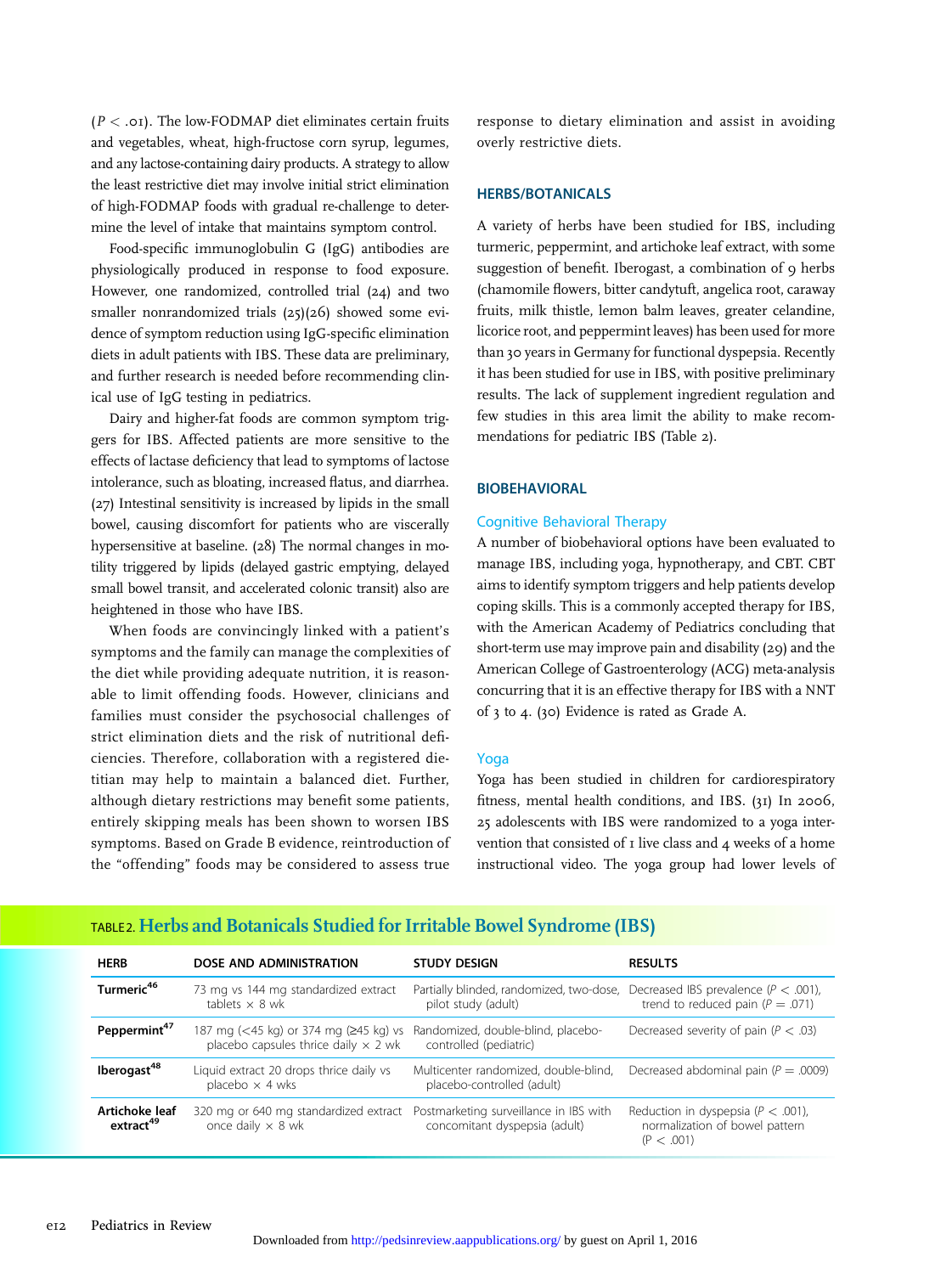functional disability and anxiety ( $P <$  .10) but no change in overall gastrointestinal symptoms. (32) A pilot study in the Netherlands of 20 children ages 8 to 18 years showed a significant decrease in pain frequency and intensity after 10 sessions of yoga. (33) A recent study of adolescents and young adults practicing a yoga protocol for 3 hours per week over 6 weeks demonstrated lower physical disability in the adolescents and decreased IBS symptoms and psychological distress in the young adults. (34) The overall evidence for yoga efficacy in IBS is rated as Grade B.

#### Hypnotherapy

Hypnotherapy (HT) has been used for pain control in medicine since the 19th century and studied for IBS since 1984, with Grade B evidence suggesting that it decreases stress and somatization. (35) Brain imaging has demonstrated that HT reduced activity in the anterior cingulate cortex, a region shown to be overreactive in adults with IBS. (36) The 2014 ACG systematic review and meta-analysis of psychological therapies for IBS pooled data from 5 adult randomized, controlled trials and found substantial benefit for HT over control therapy with an NNT of 4. (30) Vliegar et al randomized 53 patients ages 8 to 18 years to either standard treatment (education and supportive therapy) or 6 HT sessions consisting of relaxation and suggestions to control abdominal pain, gut function, and ego strengthening. (37) At both 1 year ( $P < .001$ ) and 5 years ( $P = .005$ ), results with HT were superior to those with standard therapy. (38) Results of 2 other studies of children with functional abdominal pain favored the use of HT for reduction of pain and absenteeism. (39)(40) It is reasonable to include these 2 studies in this review because pediatric functional abdominal pain and IBS are similar in presentation and response to psychological therapies. (41) Although sample sizes are small, the available literature indicates that HT is more effective than usual treatment in children. Limitations include whether results are generalizable to hypnotherapists outside of a research setting and the availability/insurance coverage of hypnotherapists. An ongoing pediatric study comparing HT via a CD audio recording listened to in the home with individual therapy should address some of these issues. (42)

Once a diagnosis of IBS is established, a suggested approach is to help the family understand that coping strategies are important for symptom management because psychological and environmental factors play a role in the disease. Validation and reassurance may be sufficient treatment for many children and families, but psychological, pharmacologic, or dietary treatment may also be needed for some. Strong evidence supports the efficacy of CBT, and emerging data suggest that clinical HT and yoga also may be beneficial. Probiotics and certain herbs may be useful adjuncts to biobehavioral therapy. Above all, acknowledging that the patient's symptoms are genuine is most important for strengthening the patient-parent-physician bond, assuring the patient of the physician's belief in the patient's pathology, and initiating discussions about the "brain – gut" connection.

# References

- 1. Hyams JS, Burke G, Davis PM, Rzepski B, Andrulonis PA. Abdominal pain and irritable bowel syndrome in adolescents: a community-based study. J Pediatr. 1996;129(2):220–226
- 2. Sagawa T, Okamura S, Kakizaki S, Zhang Y, Morita K, Mori M. Functional gastrointestinal disorders in adolescents and quality of school life. J Gastroenterol Hepatol. 2013;28 (2):285–290
- 3. Rasquin A, Di Lorenzo C, Forbes D, et al. Childhood functional gastrointestinal disorders: child/adolescent. Gastroenterology. 2006;130(5):1527–1537
- 4. Zeisler B, Hyams JS. Irritable bowel syndrome. In: Faure C, ed. Pediatric Neurogastroenterology. New York, NY: Springer; 2013:367–376
- 5. Varni JW, Lane MM, Burwinkle TM, et al. Health-related quality of life in pediatric patients with irritable bowel syndrome: a comparative analysis. J Dev Behav Pediatr. 2006; 27(6):451–458
- 6. Vlieger AM, Blink M, Tromp E, Benninga MA. Use of complementary and alternative medicine by pediatric patients with functional and organic gastrointestinal diseases: results from a multicenter survey. Pediatrics. 2008;122(2):e446–e451
- 7. Brenner DM, Moeller MJ, Chey WD, Schoenfeld PS. The utility of probiotics in the treatment of irritable bowel syndrome: a systematic review. Am J Gastroenterol. 2009;104(4):1033–1049, quiz 1050
- 8. Ford AC, Quigley EM, Lacy BE, et al. Efficacy of prebiotics, probiotics, and synbiotics in irritable bowel syndrome and chronic idiopathic constipation: systematic review and meta-analysis. Am J Gastroenterol. 2014;109(10):1547-1562
- 9. Kassinen A, Krogius-Kurikka L, Mäkivuokko H, et al. The fecal microbiota of irritable bowel syndrome patients differs significantly from that of healthy subjects. Gastroenterology. 2007;133(1):24–33
- 10. van Tilburg M, Squires M, Blois-Martin N, Zucker NL, Bulik C, Chitkara D. Diet and eating associated symptoms in adolescents with IBS. Gastroenterology. 2012;142(5 suppl 1):S381
- 11. Carlson MJ, Moore CE, Tsai CM, Shulman RJ, Chumpitazi BP. Child and parent perceived food-induced gastrointestinal symptoms and quality of life in children with functional gastrointestinal disorders. J Acad Nutr Diet. 2014;114(3):403–413
- 12. Eswaran S, Muir J, Chey WD. Fiber and functional gastrointestinal disorders. Am J Gastroenterol. 2013;108(5):718-727
- 13. Prior A, Whorwell PJ. Double blind study of ispaghula in irritable bowel syndrome. Gut. 1987;28(11):1510–1513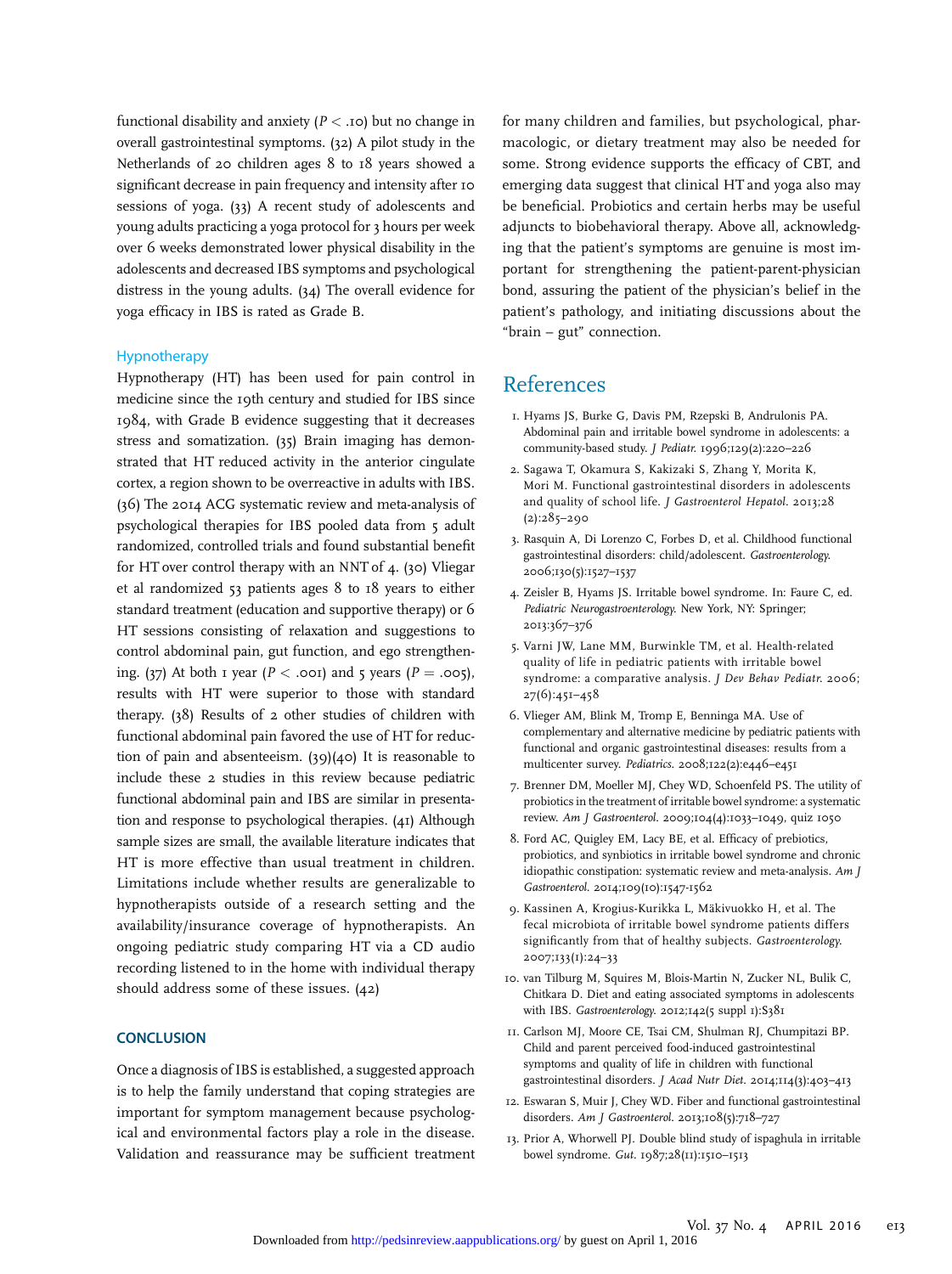- 14. Lambert JP, Brunt PW, Mowat NA, et al. The value of prescribed 'high-fibre' diets for the treatment of the irritable bowel syndrome. Eur J Clin Nutr. 1991;45(12):601–609
- 15. Francis CY, Whorwell PJ. Bran and irritable bowel syndrome: time for reappraisal. Lancet. 1994;344(8914):39–40
- 16. Moayyedi P, Quigley EM, Lacy BE, et al. The effect of fiber supplementation on irritable bowel syndrome: a systematic review and meta-analysis. Am J Gastroenterol. 2014;109(9):1367–1374
- 17. Boettcher E, Crowe SE. Dietary proteins and functional gastrointestinal disorders. Am J Gastroenterol. 2013;108 (5):728–736
- 18. Gijsbers CF, Kneepkens CM, Schweizer JJ, Benninga MA, Büller HA. Recurrent abdominal pain in 200 children: somatic causes and diagnostic criteria. Acta Paediatr. 2011;100(11):e208–e214
- 19. Biesiekierski JR, Newnham ED, Irving PM, et al. Gluten causes gastrointestinal symptoms in subjects without celiac disease: a double-blind randomized placebo-controlled trial. Am J Gastroenterol. 2011;106(3):508-515
- 20. Carroccio A, Mansueto P, Iacono G, Soresi M, D'Alcamo A, Cavataio F, et al. Non-celiac wheat sensitivity diagnosed by double-blind placebo-controlled challenge: exploring a new clinical entity. Am J Gastroenterol. 2012;107(12):1898–1906; quiz 1907
- 21. Biesiekierski JR, Peters SL, Newnham ED, Rosella O, Muir JG, Gibson PR. No effects of gluten in patients with self-reported nonceliac gluten sensitivity after dietary reduction of fermentable, poorly absorbed, short-chain carbohydrates. Gastroenterology. 2013;145(2):320–328.e1-3
- 22. Halmos EP, Power VA, Shepherd SJ, Gibson PR, Muir JG. A diet low in FODMAPs reduces symptoms of irritable bowel syndrome. Gastroenterology. 2014;146(1):67–75.e5
- 23. Chumpitazi BP, Tsai CM, McMeans AR, Shulman R. A Low FODMAPS diet ameliorates symptoms in children with irritable bowel syndrome: a double blind, randomized crossover trial. Gastroenterology. 2014;146(5):S-144
- 24. Atkinson W, Sheldon TA, Shaath N, Whorwell PJ. Food elimination based on IgG antibodies in irritable bowel syndrome: a randomised controlled trial. Gut. 2004;53(10):1459–1464
- 25. Guo H, Jiang T, Wang J, Chang Y, Guo H, Zhang W. The value of eliminating foods according to food-specific immunoglobulin G antibodies in irritable bowel syndrome with diarrhoea. J Int Med Res. 2012;40(1):204–210
- 26. Zar S, Mincher L, Benson MJ, Kumar D. Food-specific IgG4 antibody-guided exclusion diet improves symptoms and rectal compliance in irritable bowel syndrome. Scand J Gastroenterol. 2005;40(7):800–807
- 27. Chey WD. The role of food in the functional gastrointestinal disorders: introduction to a manuscript series. Am J Gastroenterol. 2013;108(5):694–697
- 28. Accarino AM, Azpiroz F, Malagelada JR. Modification of small bowel mechanosensitivity by intestinal fat. Gut. 2001; 48(5):690–695
- 29. Di Lorenzo C, Colletti RB, Lehmann HP, et al; AAP Subcommittee; NASPGHAN Committee on Chronic Abdominal Pain. Chronic Abdominal Pain In Children: a Technical Report of the American Academy of Pediatrics and the North American Society for Pediatric Gastroenterology, Hepatology and Nutrition. J Pediatr Gastroenterol Nutr. 2005;40(3):249–261
- 30. Ford AC, Quigley EM, Lacy BE, et al. Effect of antidepressants and psychological therapies, including hypnotherapy, in irritable

bowel syndrome: systematic review and meta-analysis. Am J Gastroenterol. 2014;109(9):1350–13651366

- 31. Birdee GS, Yeh GY, Wayne PM, Phillips RS, Davis RB, Gardiner P. Clinical applications of yoga for the pediatric population: a systematic review. Acad Pediatr. 2009;9(4):212-220.e1-9
- 32. Kuttner L, Chambers CT, Hardial J, Israel DM, Jacobson K, Evans K. A randomized trial of yoga for adolescents with irritable bowel syndrome. Pain Res Manag. 2006;11(4):217–223
- 33. Brands MM, Purperhart H, Deckers-Kocken JM. A pilot study of yoga treatment in children with functional abdominal pain and irritable bowel syndrome. Complement Ther Med. 2011; 19(3):109–114
- 34. Evans S, Lung KC, Seidman LC, Sternlieb B, Zeltzer LK, Tsao JC. Iyengar yoga for adolescents and young adults with irritable bowel syndrome. J Pediatr Gastroenterol Nutr. 2014;59(2):  $244 - 253$
- 35. Whorwell PJ, Prior A, Faragher EB. Controlled trial of hypnotherapy in the treatment of severe refractory irritable-bowel syndrome. Lancet. 1984;2(8414):1232–1234
- 36. Rutten JM, Reitsma JB, Vlieger AM, Benninga MA. Gut-directed hypnotherapy for functional abdominal pain or irritable bowel syndrome in children: a systematic review. Arch Dis Child. 2013; 98(4):252–257
- 37. Vlieger AM, Menko-Frankenhuis C, Wolfkamp SC, Tromp E, Benninga MA. Hypnotherapy for children with functional abdominal pain or irritable bowel syndrome: a randomized controlled trial. Gastroenterology. 2007;133(5):1430–1436
- 38. Vlieger AM, Rutten JM, Govers AM, Frankenhuis C, Benninga MA. Long-term follow-up of gut-directed hypnotherapy vs. standard care in children with functional abdominal pain or irritable bowel syndrome. Am J Gastroenterol. 2012;107(4):627–631
- 39. van Tilburg MA, Chitkara DK, Palsson OS, et al. Audiorecorded guided imagery treatment reduces functional abdominal pain in children: a pilot study. Pediatrics. 2009;124(5): e890–e897
- 40. Weydert JA, Shapiro DE, Acra SA, Monheim CJ, Chambers AS, Ball TM. Evaluation of guided imagery as treatment for recurrent abdominal pain in children: a randomized controlled trial. BMC Pediatr. 2006;6:29
- 41. Rutten JM, Benninga MA, Vlieger AM. IBS and FAPS in children: a comparison of psychological and clinical characteristics. J Pediatr Gastroenterol Nutr. 2014;59(4):493–499
- 42. Rutten JM, Vlieger AM, Frankenhuis C, et al. Gut-directed hypnotherapy in children with irritable bowel syndrome or functional abdominal pain (syndrome): a randomized controlled trial on self exercises at home using CD versus individual therapy by qualified therapists. BMC Pediatr. 2014;14:140
- 43. Guandalini S, Magazzù G, Chiaro A, La Balestra V, Di Nardo G, Gopalan S, et al. VSL#3 improves symptoms in children with irritable bowel syndrome: a multicenter, randomized, placebocontrolled, double-blind, crossover study. J Pediatr Gastroenterol Nutr. 2010;51(1):24–30
- 44. Whorwell PJ, Altringer L, Morel J, Bond Y, Charbonneau D, O'Mahony L, et al. Efficacy of an encapsulated probiotic Bifidobacterium infantis 35624 in women with irritable bowel syndrome. Am J Gastroenterol. 2006;101(7):1581-1590
- 45. Horvath A, Dziechciarz P, Szajewska H. Meta-analysis: Lactobacillus rhamnosus GG for abdominal pain-related functional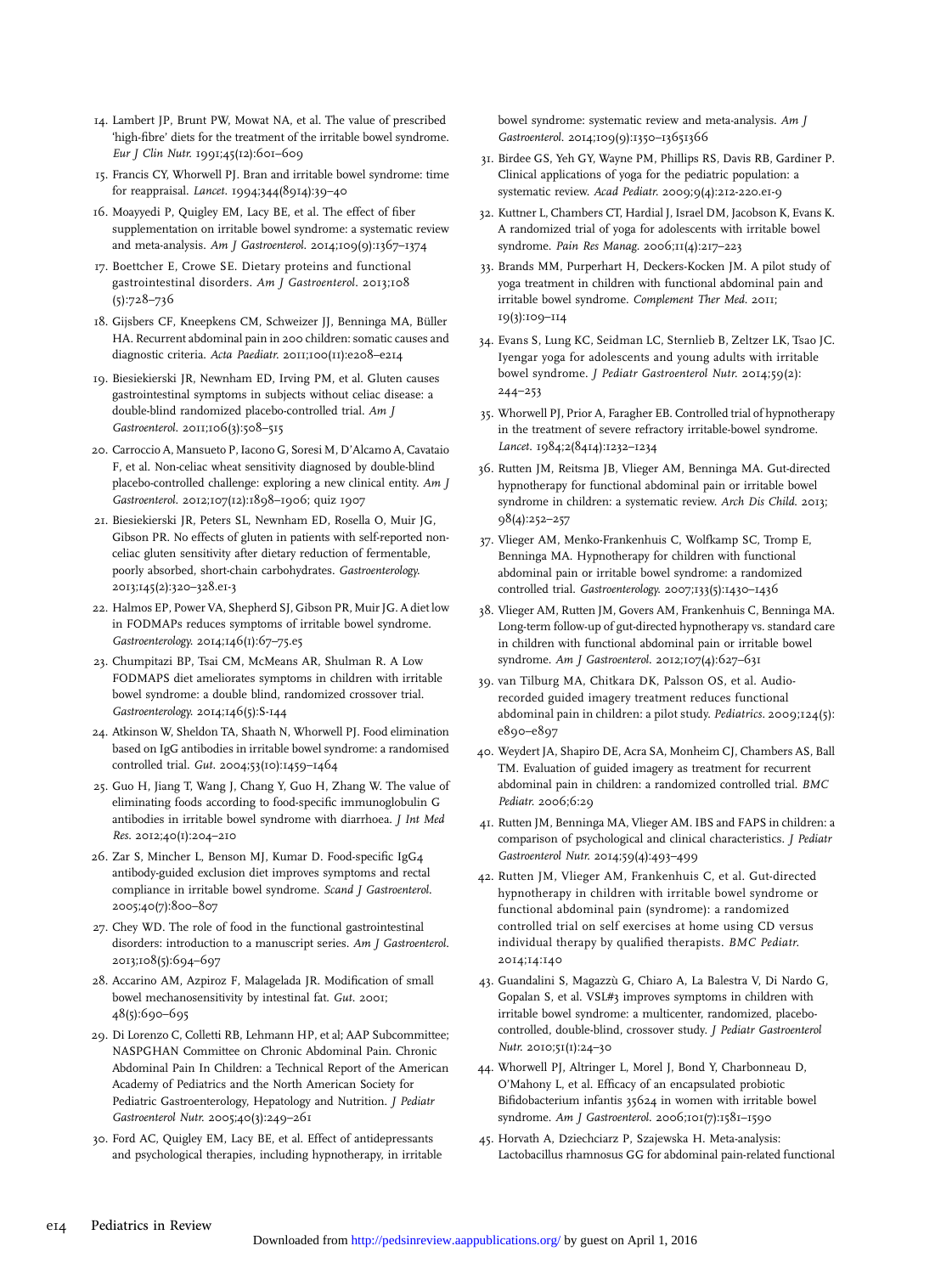gastrointestinal disorders in childhood. Aliment Pharmacol Ther. 2011;33(12):1302–1310

- 46. Bundy R, Walker AF, Middleton RW, Booth J. Turmeric extract may improve irritable bowel syndrome symptomology in otherwise healthy adults: a pilot study. J Altern Complement Med. 2004;10(6):1015–1018
- 47. Kline RM, Kline JJ, Di Palma J, Barbero GJ. Enteric-coated, pHdependent peppermint oil capsules for the treatment of irritable bowel syndrome in children. J Pediatr. 2001;138(1):125–128
- 48. Madisch A, Holtmann G, Plein K, Hotz J. Treatment of irritable bowel syndrome with herbal preparations: results of a double-blind, randomized, placebo-controlled, multi-centre trial. Aliment Pharmacol Ther. 2004;19(3):271–279
- 49. Bundy R, Walker AF, Middleton RW, Marakis G, Booth JC. Artichoke leaf extract reduces symptoms of irritable bowel syndrome and improves quality of life in otherwise healthy volunteers suffering from concomitant dyspepsia: a subset analysis. J Altern Complement Med. 2004;10(4):667–669

# Parent Resources from the AAP at [HealthyChildren.org](http://HealthyChildren.org)

• English only: [https://www.healthychildren.org/English/health-issues/conditions/abdominal/Pages/Irritable-Bowel-Syndrome-IBS-and-](https://www.healthychildren.org/English/health-issues/conditions/abdominal/Pages/Irritable-Bowel-Syndrome-IBS-and-Inflammatory-Bowel-Disease-IBD.aspx)Infl[ammatory-Bowel-Disease-IBD.aspx](https://www.healthychildren.org/English/health-issues/conditions/abdominal/Pages/Irritable-Bowel-Syndrome-IBS-and-Inflammatory-Bowel-Disease-IBD.aspx)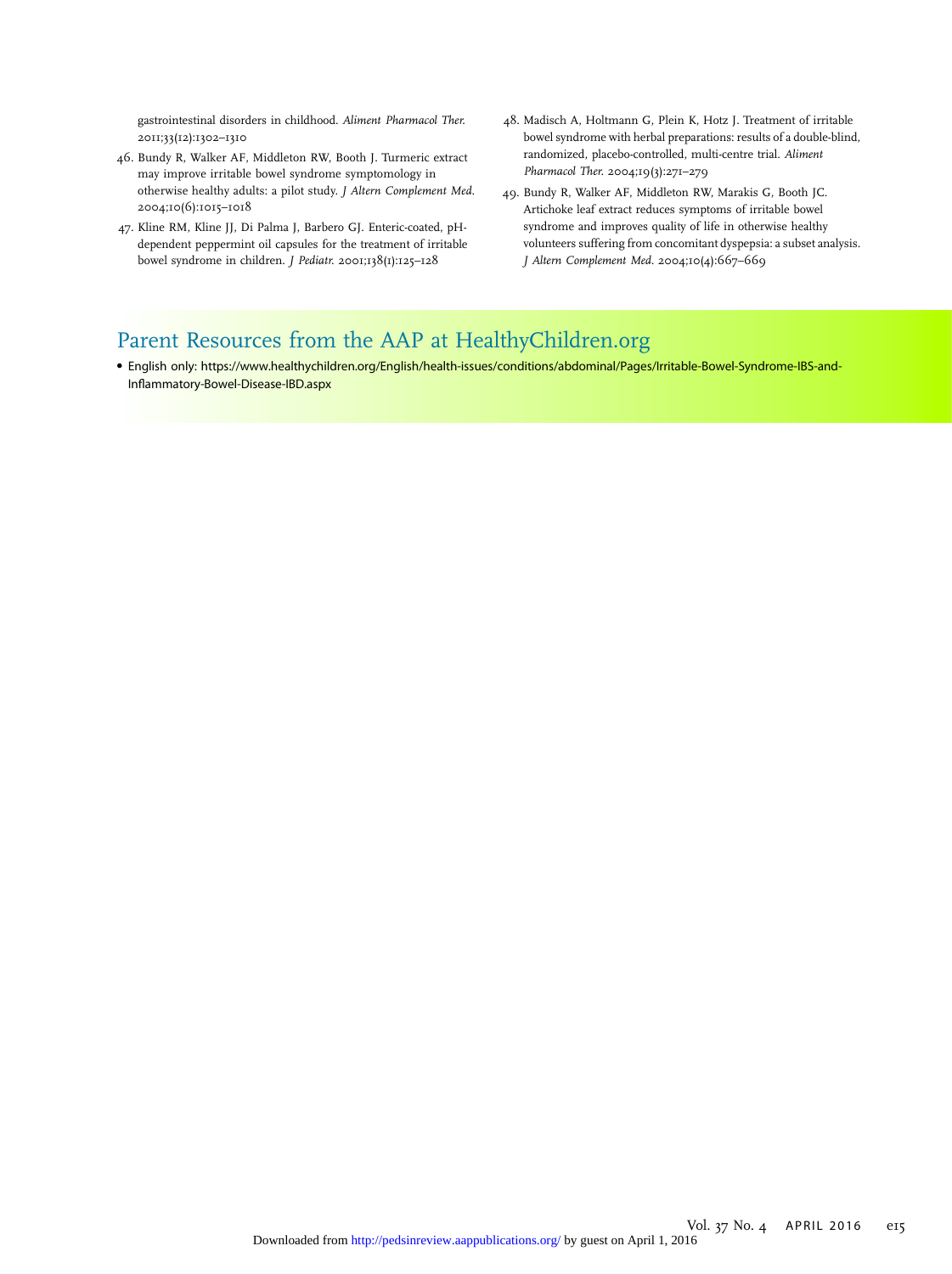# **Pediatric Irritable Bowel Syndrome Complementary, Integrative, and Holistic Medicine: Integrative Approaches to**

DOI: 10.1542/pir.2015-0036 *Pediatrics in Review* 2016;37;e10 Alycia Leiby and Minal Vazirani

| Updated Information $\&$<br><b>Services</b> | including high resolution figures, can be found at:<br>http://pedsinreview.aappublications.org/content/37/4/e10                                                                                     |
|---------------------------------------------|-----------------------------------------------------------------------------------------------------------------------------------------------------------------------------------------------------|
| <b>References</b>                           | This article cites 48 articles, 7 of which you can access for free at:<br>http://pedsinreview.aappublications.org/content/37/4/e10#BIBL                                                             |
| Permissions & Licensing                     | Information about reproducing this article in parts (figures, tables) or<br>in its entirety can be found online at:<br>http://beta.pedsinreview.aappublications.org/site/misc/Permissions.x<br>html |
| <b>Reprints</b>                             | Information about ordering reprints can be found online:<br>http://beta.pedsinreview.aappublications.org/site/misc/reprints.xhtml                                                                   |